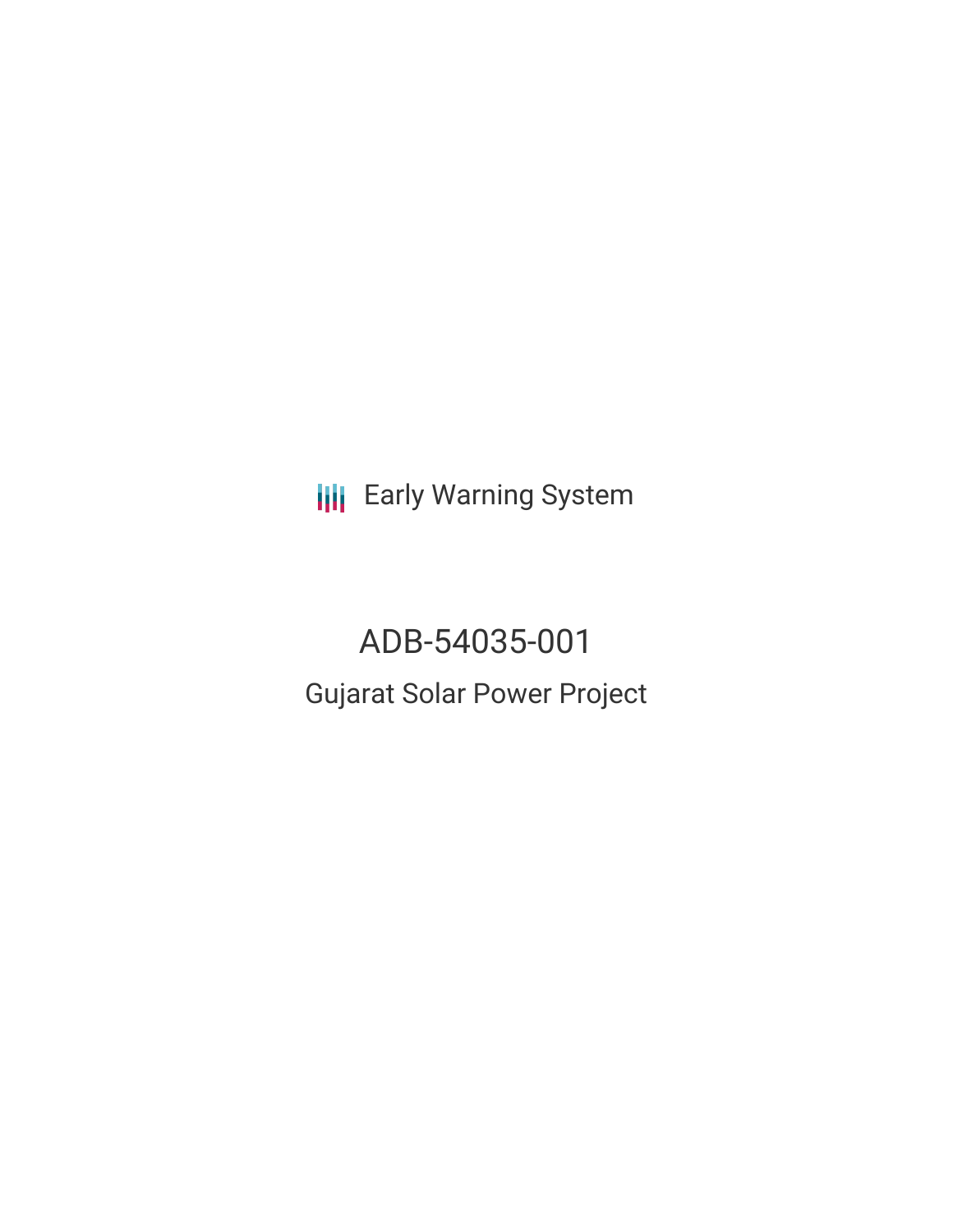## **Quick Facts**

| <b>Countries</b>               | India                           |
|--------------------------------|---------------------------------|
| <b>Specific Location</b>       | Gujarat                         |
| <b>Financial Institutions</b>  | Asian Development Bank (ADB)    |
| <b>Status</b>                  | Approved                        |
| <b>Bank Risk Rating</b>        | B                               |
| <b>Voting Date</b>             | 2020-03-20                      |
| <b>Borrower</b>                | Electro Solaire Private Limited |
| <b>Sectors</b>                 | Energy                          |
| <b>Investment Type(s)</b>      | Loan                            |
| <b>Investment Amount (USD)</b> | $$60.82$ million                |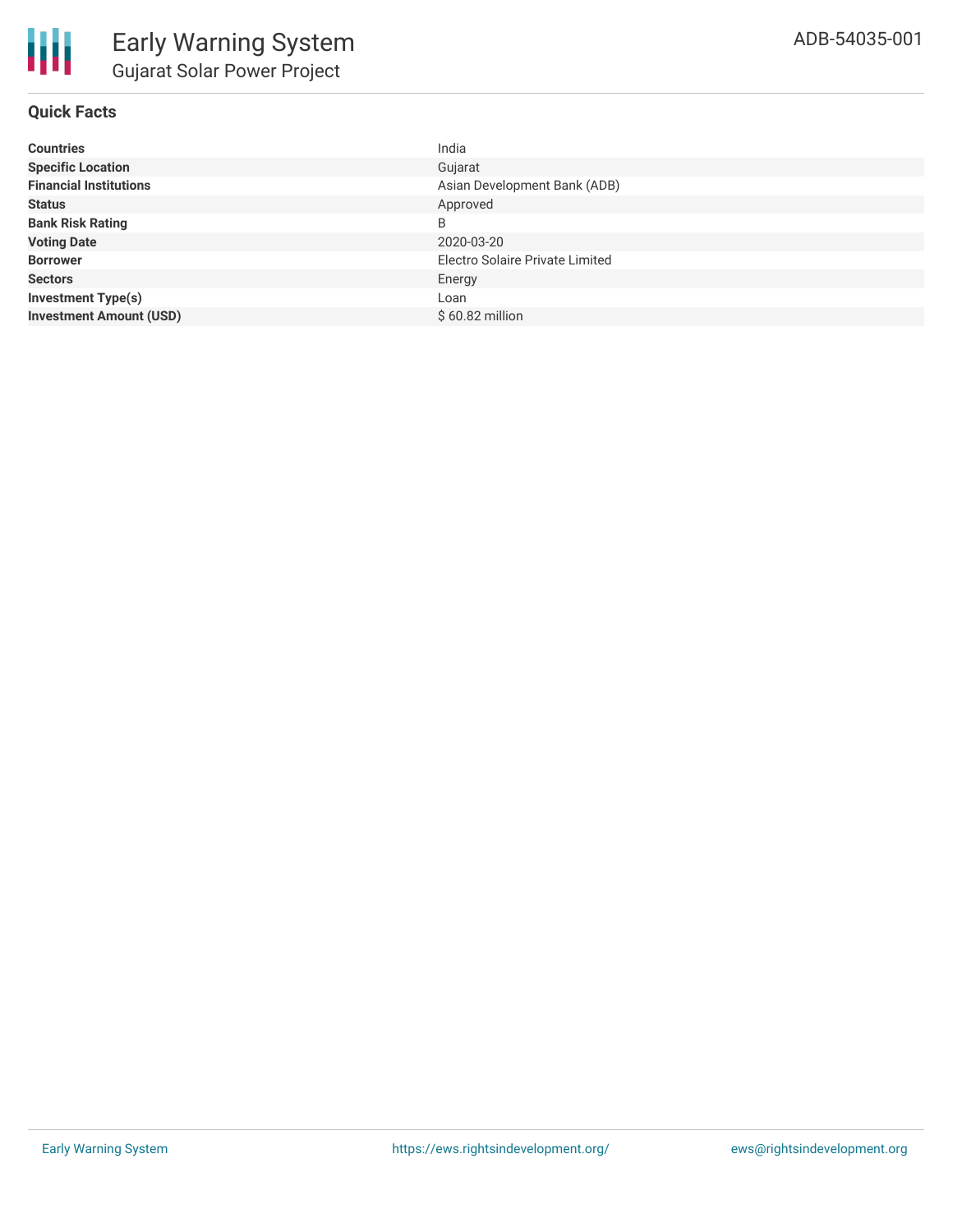

## **Project Description**

According to the bank's website, "The proposed loan will enable the borrower to construct a 200-megawatt solar photovoltaic based power plant located in the state of Gujarat in India."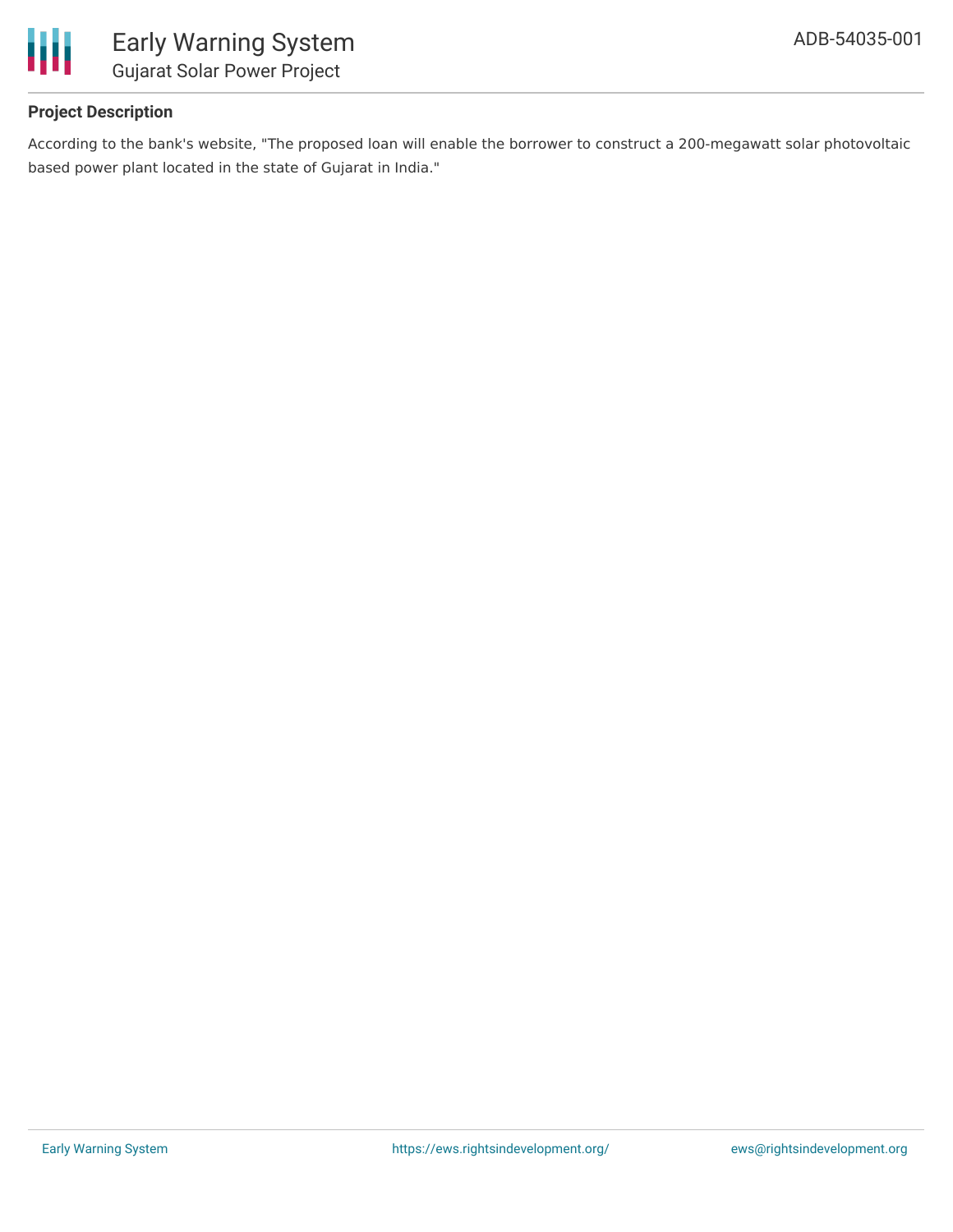### **Investment Description**

Asian Development Bank (ADB)

The loan amount is INR 4,658.88 million.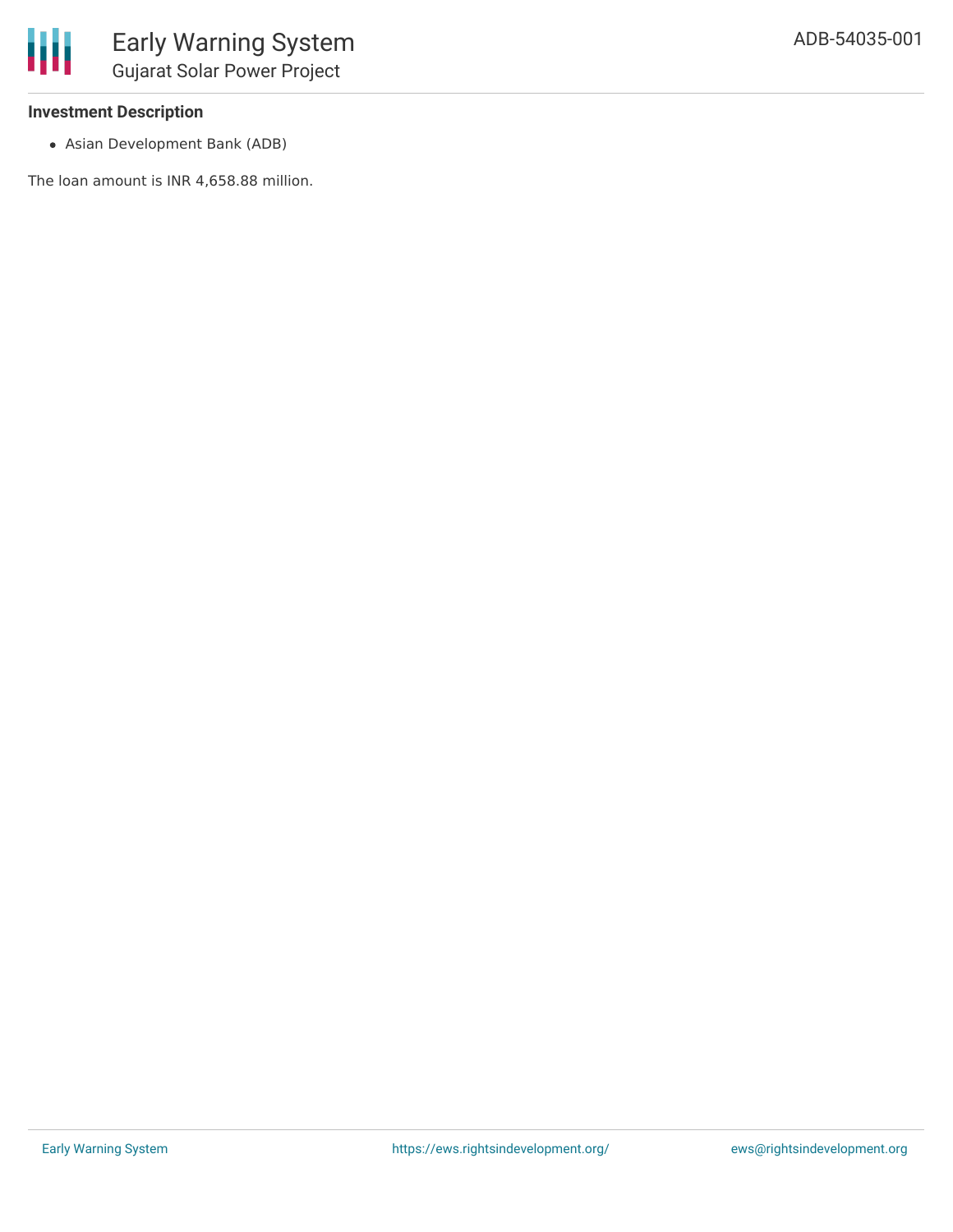

# Early Warning System Gujarat Solar Power Project

| <b>Private Actor 1</b> | <b>Private Actor</b><br>Role | <b>Private Actor</b><br>l Sector. | <b>Relation</b> | <b>Private Actor 2</b>          | <b>Private Actor</b><br>2 Role | <b>Private Actor</b><br>2 Sector |
|------------------------|------------------------------|-----------------------------------|-----------------|---------------------------------|--------------------------------|----------------------------------|
| $\sim$                 | $\sim$                       |                                   | $\sim$          | Electro Solaire Private Limited | Client                         |                                  |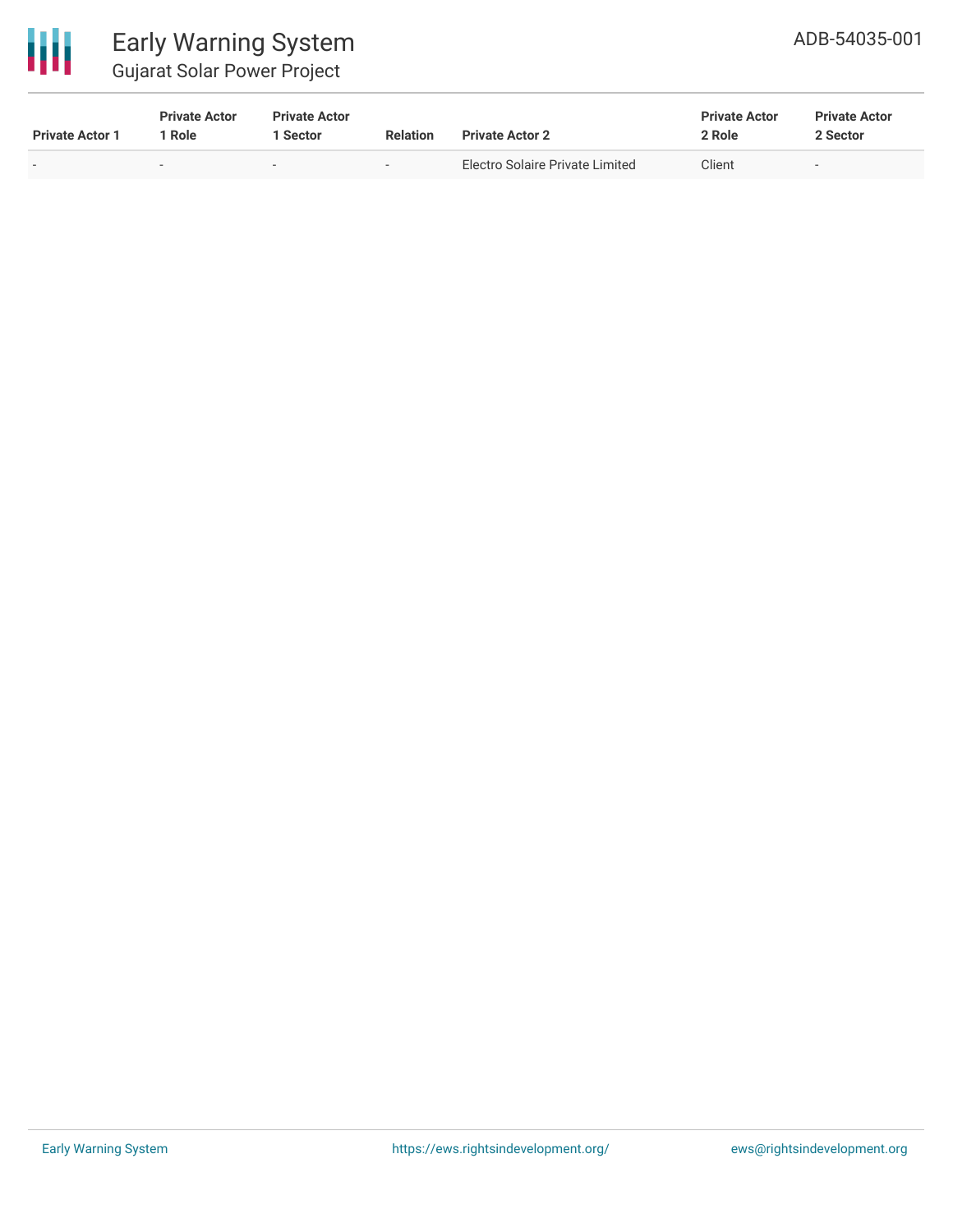### **Contact Information**

Responsible ADB Officer Agrawal, Keshari Nandan

#### **ACCOUNTABILITY MECHANISM OF ADB**

The Accountability Mechanism is an independent complaint mechanism and fact-finding body for people who believe they are likely to be, or have been, adversely affected by an Asian Development Bank-financed project. If you submit a complaint to the Accountability Mechanism, they may investigate to assess whether the Asian Development Bank is following its own policies and procedures for preventing harm to people or the environment. You can learn more about the Accountability Mechanism and how to file a complaint at: <http://www.adb.org/site/accountability-mechanism/main>